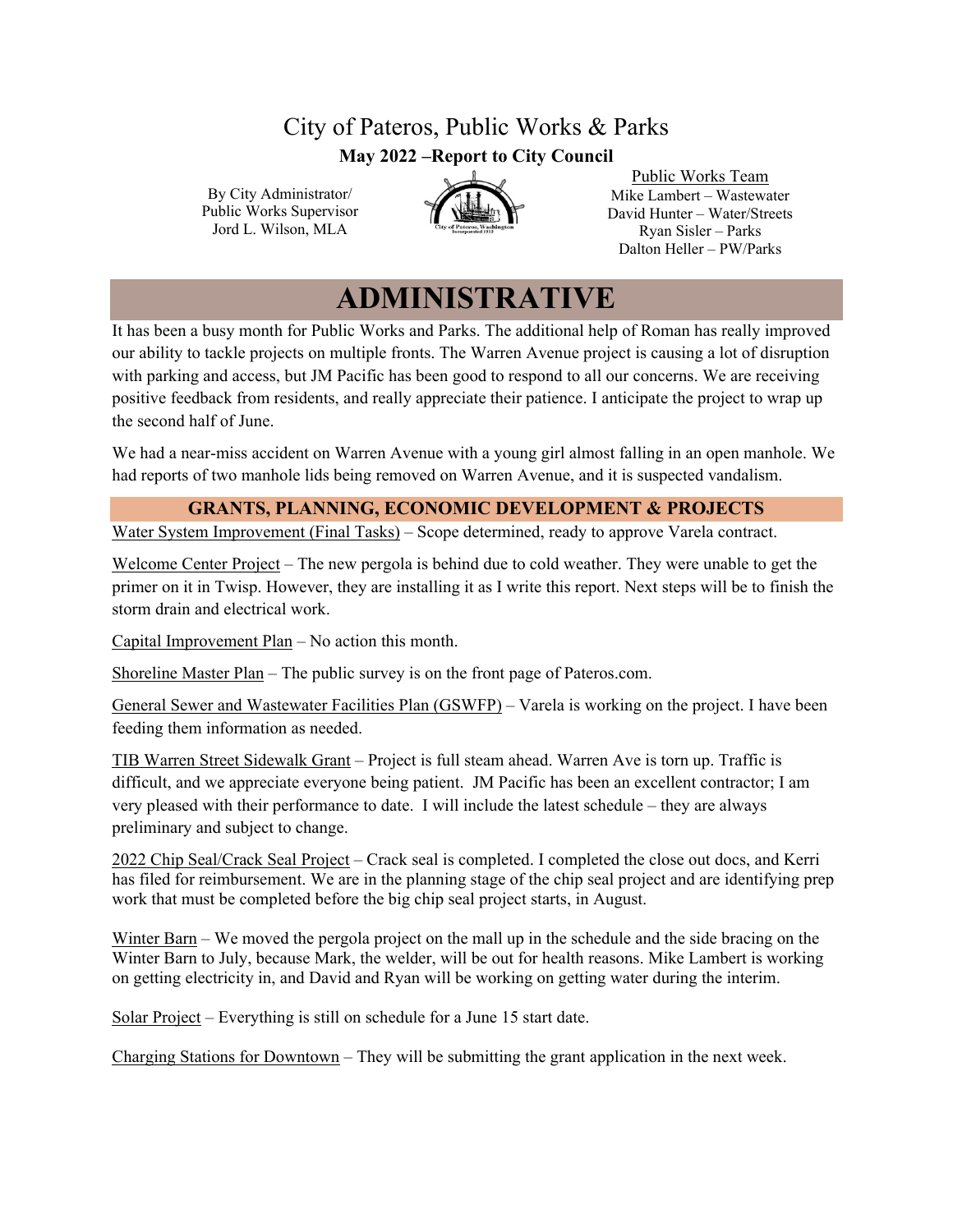CDBG Development Guidelines Grant - I have been working with the planner and engineer on reviewing and updating our Building and Development Forms to meet RCWs and PMCs.

# **PUBLIC WORKS**

#### **APRIL/MAY ACTIVITIES**

- $\checkmark$  Installed meter pit for Warren Avenue project.
- $\checkmark$  New water connection installed on Ives Street.
- $\checkmark$  Landscape and irrigation installation complete next to Post Office.
- $\checkmark$  Parking lots swept
- $\checkmark$  Irrigation box repairs in Memorial Park
- $\checkmark$  Cemetery irrigation repairs
- $\checkmark$  Weekly weed spraying in parks and right of ways
- $\checkmark$  Beaver fencing repaired and replaced
- $\checkmark$  Vandalism broken window at restroom at Methow Boat Launch repaired
- $\checkmark$  All irrigation lines have been turned on and repaired to start season
- $\checkmark$  Valve/controller repair in Memorial Park near City Hall

#### **APR/MAY PLANNED ACTIVITIES**

- ❖ Road patch and prep for chip seal
- Finish breezeway utility installation.
- Install electric and water at Winter Barn.
- ❖ Replace fire hydrant on Industrial Way (all the parts finally came in.
- $\triangle$  Prep for street striping & hydrant painting

## **PARKS & RECREATION**

- We have been prepping for the first Movie in the Park night.
- **B** Dalton and Roman have been working on keeping landscapes tuned up.
- **the crew has started the weekly spray** schedule.
- **b** Dalton has completed a lot of irrigation repairs
- **B** Landscape repairs at Peninsula Park

| 2nd QUARTER                              |     |  |                                 |                        |               |   |  |  |  |  |
|------------------------------------------|-----|--|---------------------------------|------------------------|---------------|---|--|--|--|--|
| PUBLIC WORKS PERPETUAL CALENDAR          |     |  |                                 |                        |               |   |  |  |  |  |
| <b>APRIL</b>                             |     |  |                                 | <b>WK1 WK2 WK3 WK4</b> | %             |   |  |  |  |  |
| Peak Park M&O Tasks                      |     |  |                                 |                        | Ongoing       |   |  |  |  |  |
| <b>Cross Connection Special Projects</b> |     |  |                                 |                        | 50            |   |  |  |  |  |
| <b>Facility Painting</b>                 |     |  |                                 |                        |               |   |  |  |  |  |
| Sign Survey M&O                          |     |  |                                 |                        |               |   |  |  |  |  |
|                                          |     |  |                                 |                        |               |   |  |  |  |  |
| <b>MAY</b>                               | WK1 |  | WK <sub>2</sub> WK <sub>3</sub> | WK4                    | $\frac{9}{6}$ | ✔ |  |  |  |  |
| Schedule annual generator                |     |  |                                 |                        | 100           |   |  |  |  |  |
| <b>Fertilize Memorial for APJ</b>        |     |  |                                 |                        |               |   |  |  |  |  |
| Schedule swim dock with PUD              |     |  |                                 |                        |               |   |  |  |  |  |
| <b>Plant Mall Containers</b>             |     |  |                                 |                        |               |   |  |  |  |  |
| Peak Park M&O Tasks                      |     |  |                                 |                        | Ongoing       |   |  |  |  |  |
|                                          |     |  |                                 |                        |               |   |  |  |  |  |
| <b>JUNE</b>                              | WK1 |  | <b>WK2 WK3 WK4</b>              |                        | $\frac{9}{6}$ | ✔ |  |  |  |  |
| <b>Street Striping</b>                   |     |  |                                 |                        |               |   |  |  |  |  |
| Peak Park M&O Tasks                      |     |  |                                 |                        |               |   |  |  |  |  |
|                                          |     |  |                                 |                        |               |   |  |  |  |  |

| Parks RV/Camping/Parking Fees Memorial & Ives Landing |              |              |              |                                               |              |              |  |  |  |  |
|-------------------------------------------------------|--------------|--------------|--------------|-----------------------------------------------|--------------|--------------|--|--|--|--|
|                                                       | 2017         | 2018         | 2019         | 2020                                          | 2021         | 2022         |  |  |  |  |
| <b>JAN</b>                                            | \$           | \$           |              |                                               | 105.00<br>\$ |              |  |  |  |  |
| FEB                                                   | \$           | \$<br>25.00  |              |                                               | 245.00<br>\$ |              |  |  |  |  |
| <b>MAR</b>                                            | \$           | \$           |              |                                               | \$<br>110.00 | Ś.<br>105.00 |  |  |  |  |
| <b>APR</b>                                            | \$<br>97.00  | \$<br>25.00  | 160.00<br>\$ |                                               | \$<br>580.00 | \$1,500.00   |  |  |  |  |
| <b>MAY</b>                                            | \$<br>136.50 | \$<br>332.00 | \$<br>85.00  |                                               | 775.00<br>\$ |              |  |  |  |  |
| <b>JUN</b>                                            | \$<br>423.00 | \$1,227.85   | \$<br>35.00  | \$1,855.00                                    | \$2,635.00   |              |  |  |  |  |
| <b>JUL</b>                                            | \$<br>279.00 | \$2,866.88   | \$1,200.00   | \$3,318.00                                    | \$1,794.25   |              |  |  |  |  |
| <b>AUG</b>                                            | \$1,195.24   | \$3,676.00   | \$<br>740.25 | \$1,994.00                                    | \$1,105.00   |              |  |  |  |  |
| <b>SEP</b>                                            | Ś<br>410.35  | 814.00<br>Ś. | \$1,739.00   | \$1,125.00                                    | \$1,437.10   |              |  |  |  |  |
| OCT                                                   | \$<br>153.00 | \$<br>460.00 | 120.00<br>\$ | \$305.00                                      | \$135.00     |              |  |  |  |  |
| <b>NOV</b>                                            | \$<br>6.00   | \$<br>37.00  | \$<br>145.00 | \$<br>2.00                                    | \$<br>35.00  |              |  |  |  |  |
| <b>DEC</b>                                            | \$           | \$           | \$           |                                               |              |              |  |  |  |  |
| <b>Total</b>                                          | \$2,700.09   | \$9,463.73   | \$4,224.25   | \$8,599.00                                    | \$8,956.35   | \$1,605.00   |  |  |  |  |
| <b>YTD</b>                                            | \$<br>97.00  | Ś<br>50.00   | \$160.00     | \$                                            | \$1,040.00   | \$1,605.00   |  |  |  |  |
|                                                       |              |              |              | <b>Ives Landing Dump Station (Sewer Dept)</b> |              |              |  |  |  |  |
|                                                       | 2017         | 2018         | 2019         | 2020                                          | 2021         | 2022         |  |  |  |  |
| <b>JAN</b>                                            | \$           | \$           |              |                                               |              |              |  |  |  |  |
| FEB                                                   |              |              |              |                                               |              |              |  |  |  |  |
| <b>MAR</b>                                            | \$           | \$<br>10.00  |              |                                               |              |              |  |  |  |  |
|                                                       | \$<br>÷      | \$<br>÷      |              |                                               |              | \$<br>24.00  |  |  |  |  |
| <b>APR</b>                                            | \$<br>48.16  | \$<br>40.00  | \$<br>21.00  | \$<br>113.00                                  |              | \$<br>30.00  |  |  |  |  |
| <b>MAY</b>                                            | \$<br>95.85  | Ś<br>85.00   |              |                                               | Ś<br>186.00  |              |  |  |  |  |
| <b>JUN</b>                                            | \$<br>228.00 | \$<br>240.00 | 230.75<br>\$ | \$<br>268.00                                  | \$<br>519.41 |              |  |  |  |  |
| <b>JUL</b>                                            | \$<br>276.00 | \$<br>285.00 | \$<br>280.92 | \$<br>224.00                                  | \$<br>120.00 |              |  |  |  |  |
| <b>AUG</b>                                            | \$<br>305.00 | 112.00<br>Ś  | 155.00<br>Ś  | \$<br>341.75                                  | \$<br>358.00 |              |  |  |  |  |
| <b>SEP</b>                                            | \$<br>97.00  | \$<br>143.00 | \$<br>236.06 | \$<br>126.25                                  | \$<br>375.00 |              |  |  |  |  |
| OCT                                                   | \$<br>145.50 | Ś<br>164.00  | Ś<br>116.00  | \$<br>201.35                                  | \$<br>230.15 |              |  |  |  |  |
| <b>NOV</b>                                            | \$<br>104.75 | \$<br>53.00  | \$           | \$                                            | \$           |              |  |  |  |  |
| <b>DEC</b>                                            | \$           | \$<br>83.00  | \$           |                                               |              |              |  |  |  |  |
| <b>Total</b>                                          | \$1,300.26   | \$1,215.00   | \$1,039.73   | \$1,274.35                                    | \$1,788.56   | Ś<br>54.00   |  |  |  |  |

City of Pateros Public Works Report by Jord Wilson, City Administrator. Work Phone: (509) 923-2571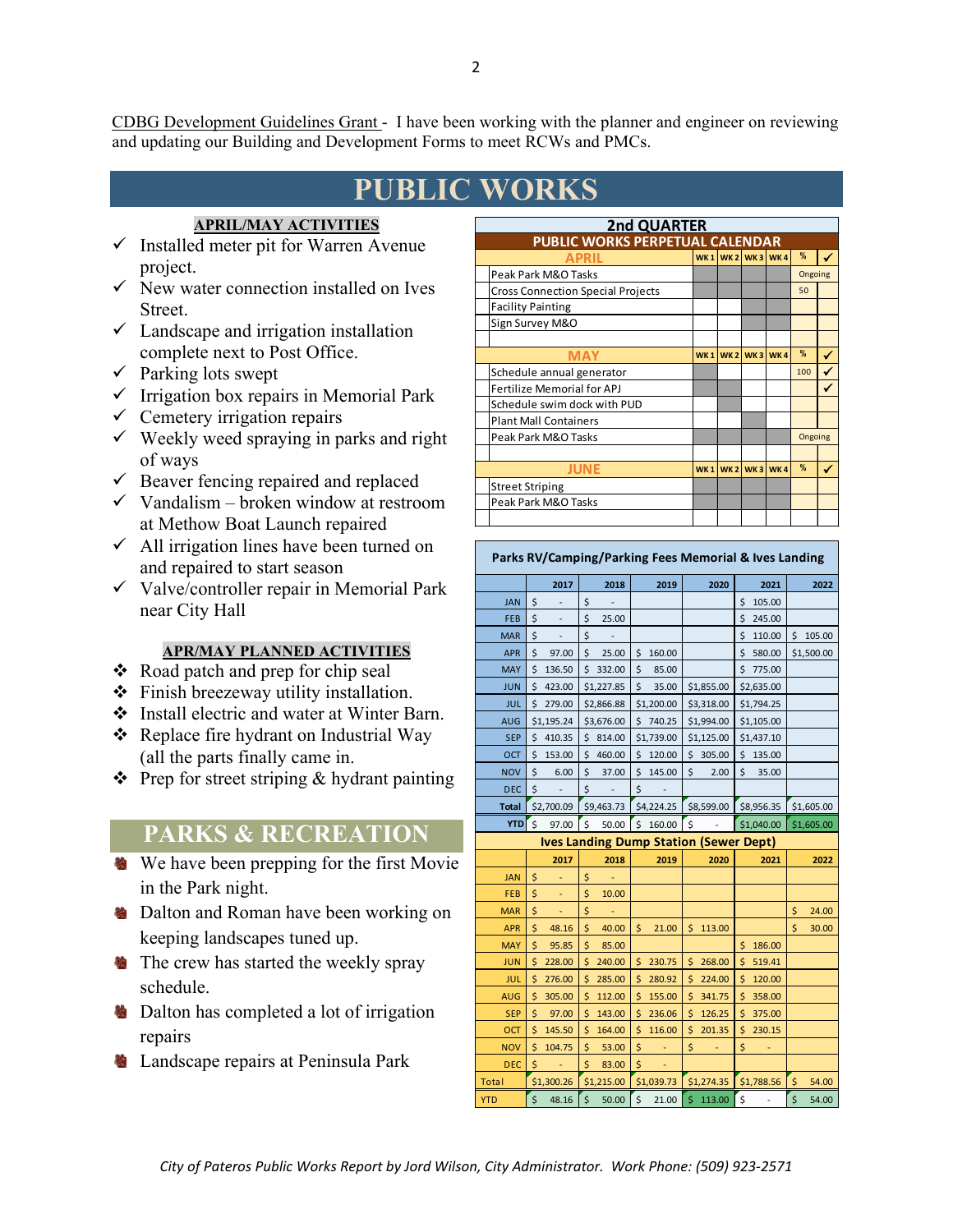## **WATER DEPARTMENT**

Cost for water parts has jumped significantly. Availability for some of our common parts is out 3 to 6 weeks. There was a line break this winter at the cemetery. We assisted the Cemetery District in exposing the line and making the repair. We believe we have the issue fixed so it won't happen again. They are still waiting on O'Connells to inspect the pump and get it up and running for the season.

The crew spent several days putting in a new water connection near Warren and Eveline. The new meter will be availble for street trees along the Warren Avenue sidewalk project. The crew also installed a new meter for a new house on Ive Street.

|                                                                                                                                                                                                     | <b>APRIL</b>                                                                                                                                                                                                                                                   |                                          | <b>2022 WATER PRODUCTION</b> |                              |                                                                                                                              |            |            |                                  |            |            |      |  |
|-----------------------------------------------------------------------------------------------------------------------------------------------------------------------------------------------------|----------------------------------------------------------------------------------------------------------------------------------------------------------------------------------------------------------------------------------------------------------------|------------------------------------------|------------------------------|------------------------------|------------------------------------------------------------------------------------------------------------------------------|------------|------------|----------------------------------|------------|------------|------|--|
|                                                                                                                                                                                                     | 2018                                                                                                                                                                                                                                                           | 2019                                     | 2020                         | 2021                         | 2022                                                                                                                         |            | 2018       | 2019                             | 2020       | 2021       | 2022 |  |
| Jan                                                                                                                                                                                                 | 1,797,800                                                                                                                                                                                                                                                      | 2,121,438                                | 2,036,291                    | 2,277,596                    | 2,673,280                                                                                                                    | Jul        | 17,454,000 | 18,968,280                       | 16,601,532 | 19,584,242 |      |  |
| Feb                                                                                                                                                                                                 | 1,552,000                                                                                                                                                                                                                                                      | 2,056,813                                | 1,946,743                    | 2,057,440                    | 1.974.640                                                                                                                    | Aug        | 14,152,900 | 16,600,547                       | 16,750,284 | 15.522.640 |      |  |
| Mar                                                                                                                                                                                                 | 1,778,900                                                                                                                                                                                                                                                      | 2,260,796                                | 2,373,833                    | 2,133,860                    | 2.375.360                                                                                                                    | <b>Sep</b> | 10,192,700 | 8,729,598                        | 12,227,228 | 11,318,457 |      |  |
| Apr                                                                                                                                                                                                 | 2,963,400                                                                                                                                                                                                                                                      | 4,503,629                                | 6,608,729                    | 6,062,448                    | 4,126,768                                                                                                                    | Oct        | 6,663,600  | 4,690,568                        | 5,526,800  | 6,718,040  |      |  |
| May                                                                                                                                                                                                 | 9,611,300                                                                                                                                                                                                                                                      | 12,892,999                               | 10,446,235                   | 11,714,756                   |                                                                                                                              | <b>Nov</b> | 2,076,600  | 2,178,552                        | 1,961,332  | 2,909,658  |      |  |
| Jun                                                                                                                                                                                                 | 13,457,700                                                                                                                                                                                                                                                     | 16.082.186                               | 13,249,332                   | 15,794,652                   |                                                                                                                              | Dec        | 1,867,529  | 1,918,369                        | 1,943,276  | 2.196.784  |      |  |
|                                                                                                                                                                                                     |                                                                                                                                                                                                                                                                |                                          |                              |                              |                                                                                                                              |            |            |                                  |            |            |      |  |
| Year to<br><b>Date Total</b>                                                                                                                                                                        | 2018                                                                                                                                                                                                                                                           | 2019                                     | 2020                         | 2021                         | 2022                                                                                                                         |            |            | <b>Pump Station #3</b>           | 4,121,344  |            |      |  |
| <b>Gallons</b>                                                                                                                                                                                      | 8,092,100                                                                                                                                                                                                                                                      | 10,942,676                               | 12,965,596                   | 12,531,344                   | 11,150,048                                                                                                                   |            |            | <b>Pump Station #4</b>           | 5.424      |            |      |  |
|                                                                                                                                                                                                     |                                                                                                                                                                                                                                                                |                                          |                              |                              |                                                                                                                              |            |            | % of change YTD compared to 2018 | 27%        |            |      |  |
| <b>Water Quality Testing</b><br>This is an indicator test for total coliform (good and bad). The presence of coliform<br><b>Coliform Test</b><br>in a sample indicates the need for further testing |                                                                                                                                                                                                                                                                |                                          |                              |                              |                                                                                                                              |            |            |                                  |            |            |      |  |
| 4/18/2022                                                                                                                                                                                           |                                                                                                                                                                                                                                                                | <b>Coliform absent</b><br>2 Tests        |                              |                              |                                                                                                                              |            |            |                                  |            |            |      |  |
|                                                                                                                                                                                                     | A target residual of 0.3-0.5 (min. 0.2) used to control microbes *As part of routine monitoring, the chlorine input rate<br><b>Chlorine Monitoring</b><br>is immediately increased for all chlorine tests results below $0.2$ to meet the DOH minimum of $0.2$ |                                          |                              |                              |                                                                                                                              |            |            |                                  |            |            |      |  |
| $4/1 - 4/30$                                                                                                                                                                                        |                                                                                                                                                                                                                                                                | <b>Month</b><br><b>Median of</b><br>0.31 |                              | <b>Daily samples Mon-Fri</b> | <b>Target Min Chlorine Levels is 0.20 at</b><br>furthest point in system. Target levels 0.3 -<br><b>1.50 (4.0 State MCL)</b> |            |            |                                  |            |            |      |  |
| <b>Manganese Testing</b><br>Historic Highs from old wells 0.2-0.7 & DOH SMCL 0.05                                                                                                                   |                                                                                                                                                                                                                                                                |                                          |                              |                              |                                                                                                                              |            |            |                                  |            |            |      |  |
| Location                                                                                                                                                                                            |                                                                                                                                                                                                                                                                | Date                                     |                              | <b>Most Current</b>          |                                                                                                                              | Average    | High       | Low                              | Median     |            |      |  |
| <b>Pump Station #3</b>                                                                                                                                                                              |                                                                                                                                                                                                                                                                | 03/02/22                                 |                              | 0.00079                      |                                                                                                                              | 0.00113    | 0.01207    | 0.00010                          | 0.00017    |            |      |  |
| <b>Pump Station #4</b><br>09/10/21<br>0.66800                                                                                                                                                       |                                                                                                                                                                                                                                                                |                                          |                              |                              |                                                                                                                              | 0.12412    | 0.66800    | 0.00037                          | 0.09879    |            |      |  |

### **STREET DEPARTMENT**

We have been taking the extra dirt from the Warren Avenue sidewalk project and placing it along the right of way park on Warren Ave between North and Independence. The purpose is to widen the shoulder of Warren in this area in case we ever want to put a sidewalk or trail. We are going to clean up the grade of the slope and add rock mulch and shrubs, careful not to block views.

Kerri and I completed the draft 6-Year Street Plan. Many of the projects are not TIB eligible, so the City will need to pursue other avenues of funding. I have also drafted the 2022 Local Road Safety Plan (2022 LRSP), SEE ATTACHED. The LRSP is at the engineer for review and will help us be eligible for Development/Design-Only application to the WSDOT Pedestrian/Bicycle Program (PBP). Please contact me if you have any questions or concerns.